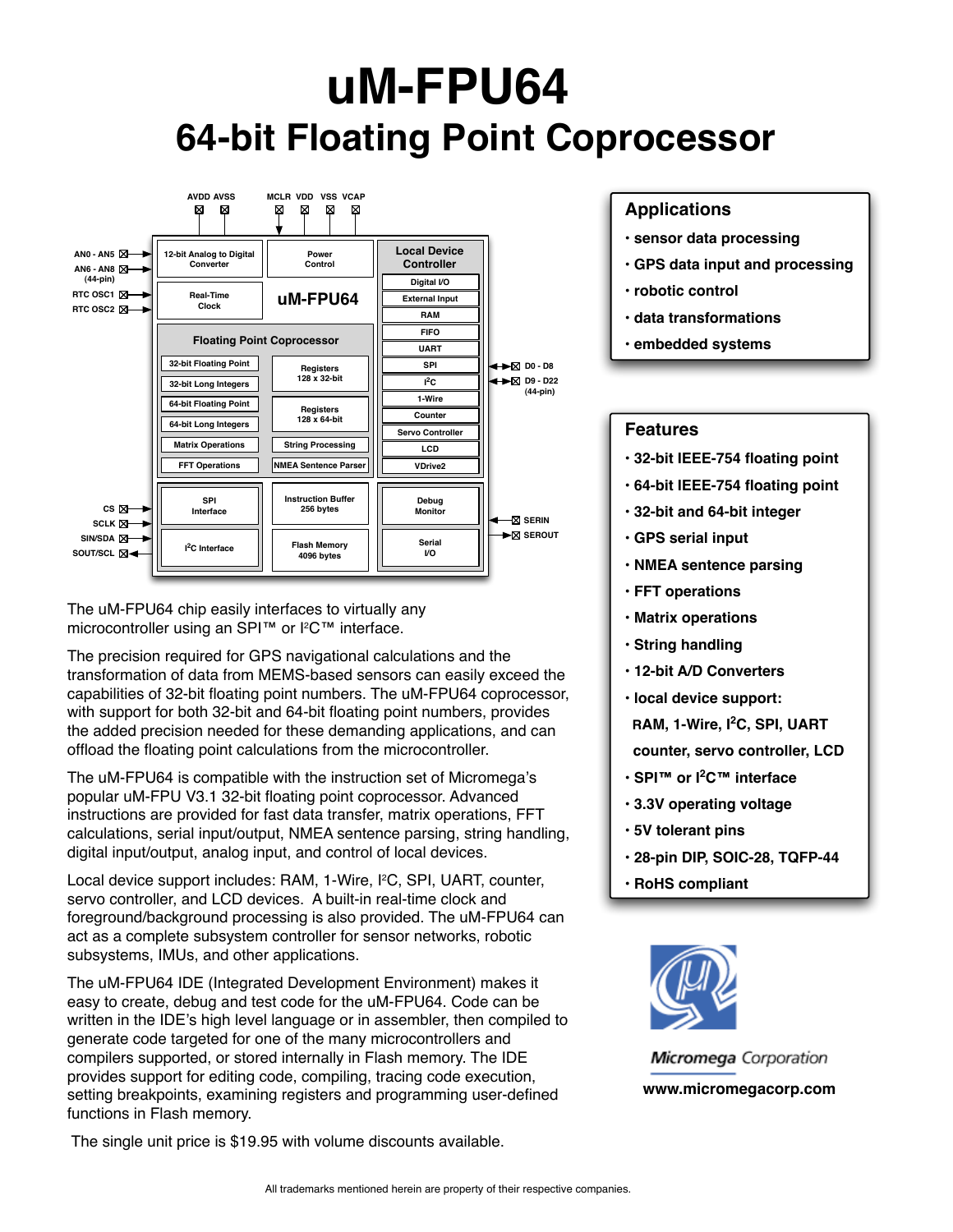#### **64-bit and 32-bit Floating Point**

A comprehensive set of 64-bit and 32-bit floating point operations are provided. See the uM-FPU64 datasheet for details.

## **64-bit and 32-bit Integer**

A comprehensive set of 64-bit and 32-bit integer operations are provided. See the uM-FPU64 datasheet for details.

# **Local Device Support**

Local peripheral device support includes: RAM, 1-Wire, I<sup>2</sup>C, SPI, UART, counter, servo controller, LCD, and VDrive2 devices. The uM-FPU64 can act as a complete subsystem controller for GPS, sensor networks, robotic subsystems, IMUs, and other applications. Local devices are assigned to digital I/O pins at run-time, and controlled with the DEVIO instruction.

## **User-defined Functions**

User-defined functions can be stored in Flash memory. Flash functions are programmed through the SERIN/SEROUT pins using the uM-FPU64 IDE. A high level language is supported, including control statements and conditional execution.

## **Matrix Operations**

A matrix can be defined as any set of sequential registers. The MOP instruction provides scalar operations, element-wise operations, matrix multiply, inverse, determinant, count, sum, average, min, max, copy and set operations.

#### **FFT Instruction**

Provides support for Fast Fourier Transforms. Used as a single instruction for data sets that fit in the available registers, or as a multi-pass instruction for working with larger data sets.

#### **Serial Input / Output**

When not required for debugging, the SERIN and SEROUT pins can be used for serial I/O. A second asynchronous serial port, with hardware flow control, is available as a local device using the DEVIO instruction.

## **NMEA Sentence Parsing**

The serial input can be set to scan for valid NMEA sentences with optional checksum. Multiple sentences can be buffered for further processing.

# **String Handling**

String instructions are provided to insert and append substrings, search for fields and substrings, convert from floating point or long integer to a substring, or convert from a substring to floating point or long integer. For example, the string instructions could be used to parse a GPS NMEA sentence, or format multiple numbers in an output string.

## **Table Lookup Instructions**

Instructions are provided to load 32-bit values from a table or find the index of a floating point or long integer table entry that matches a specified condition.

# **MAC Instructions**

Instructions are provided to support multiply and accumulate and multiply and subtract operations.

# **A/D Conversion**

Multiple 12-bit A/D channels are provided (six on 28-pin device, nine on 44-pin device). The A/D conversion can be triggered manually, through an external input, or from a built-in timer. The A/D values can be read as raw values or automatically scaled to a floating point value. Data rates of up to 10,000 samples per second are supported.

#### **Real-Time Clock**

A built-in real-time clock is provided, for scheduling events or creating date/time stamps.

#### **Foreground/Background Processing**

Event driven foreground/background processing can be used to provide independent monitoring of local peripherals. The microcontroller communicates with the foreground, while background processes can be used to monitor local device activity.

#### **Timers**

Timers can be used to trigger the A/D conversion, or to track elapsed time. A microsecond and second timer are provided.

#### **External Input**

An external input can be used to trigger an A/D conversion, trigger an event or to count external events.

#### **Low Power Modes**

When the uM-FPU64 chip is not busy it automatically enters a power saving mode. It can also be configured to enter a sleep mode which turns the device off while preserving register contents. In sleep mode the uM-FPU64 chip consumes negligible power.

#### **Firmware Upgrades**

When updates become available, the uM-FPU64 firmware can be upgraded in the field using the uM-FPU64 IDE software.